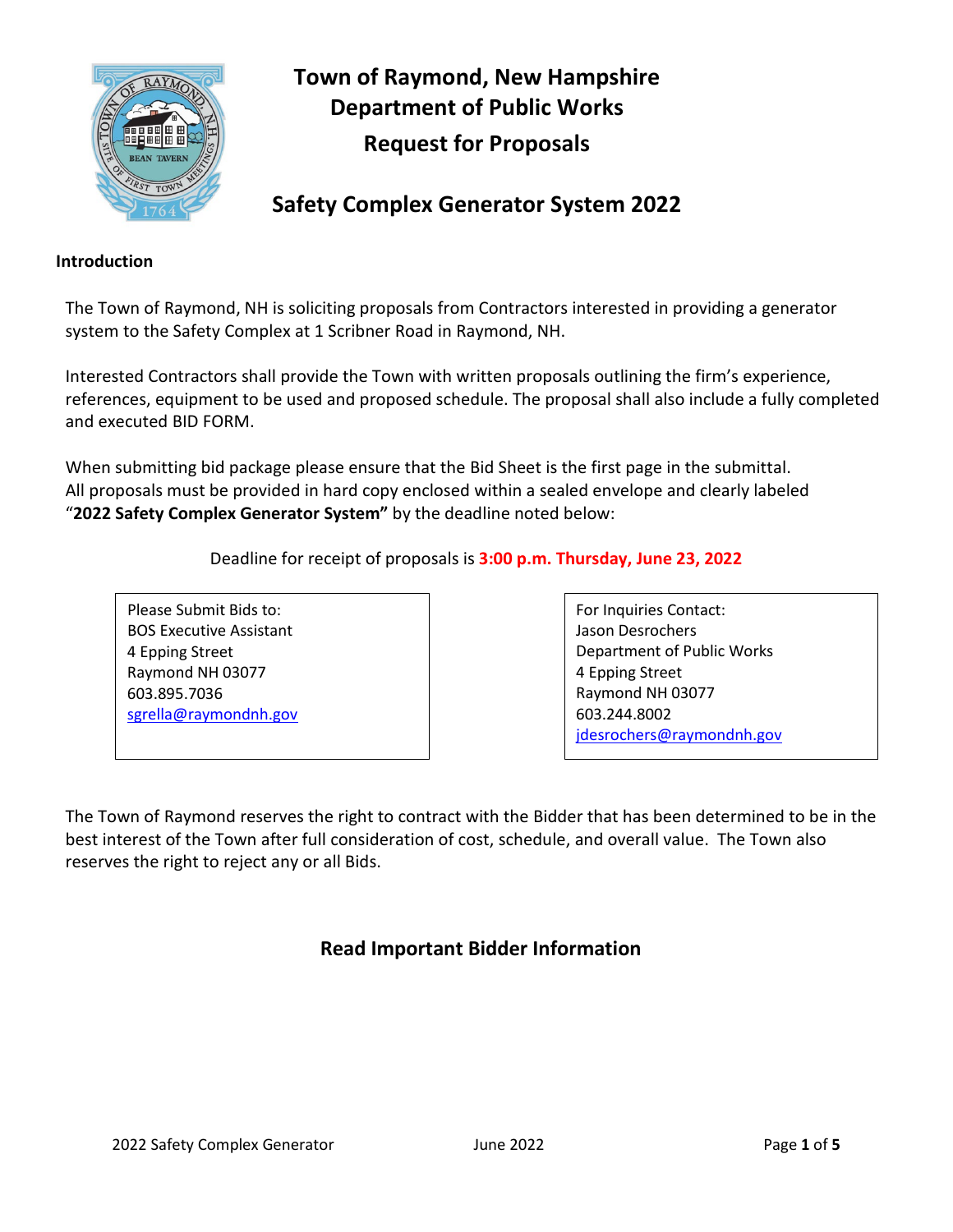### **Important Bidder Information**

Contractors are requested to plan to visit the job sites and/or review the scope of work with the DPW Director or Building Foreman prior to bidding.

Each **Bid shall be submitted on the Bid Form** furnished by the Town of Raymond and attached to this Request for Proposals package. Proposals not submitted on the Bid Form will not be accepted.

#### *The following will become a part of the Agreement for Services with the selected Contractor:*

#### **Scope of Work:**

- 1. Confirm functionality and condition of load side feeders (connection between ATS and breaker panel) replace if required
- 2. Remove existing generator system
- 3. Route new wiring as necessary to serve the proposed generator system
- 4. Install new generator system (complete system) per manufacturer's requirements and recommendations
- 5. Connect gas supply, contractor to supply all necessary fittings and materials
- 6. New underground feeders from generator to ATS
- 7. Test system to confirm proper operation
- 8. Train Town of Raymond staff on proper operation
- 9. Provide two Manufacturer's copies of Owner's Manual and Operation Manual of both Transfer Switch and Generator.

#### **Generator System Specifications:**

Approximate 60 KW ± 5 kW, 120/208v three-phase, 60 HZ, LP Gas, generator system with one 200a line breaker, block heater, environmental and sound enclosure, emergency stop button, battery and onboard battery maintainer.

Placement: one precast generator pad and site work as required.

New Transfer Switch: 2 wire start capabilities, adjustable exercise frequency, system monitoring.

Electrical components; new u.g. wiring from new generator to new transfer switch, conduits/conductors for battery charger circuit block heater circuit, and control wiring from building to generator.

#### **Design Considerations:**

Generator will be relocated from inside to outside, approximately 20' from the building

Exterior preformed concrete pad: Install on the new preformed concrete pad as per manufacturer recommendations

Propane hook-up: New generator will be connected to the existing propane tanks that are currently located approximately 20' from the proposed site of the new generator.

2022 Safety Complex Generator June 2022 Page **2** of **5**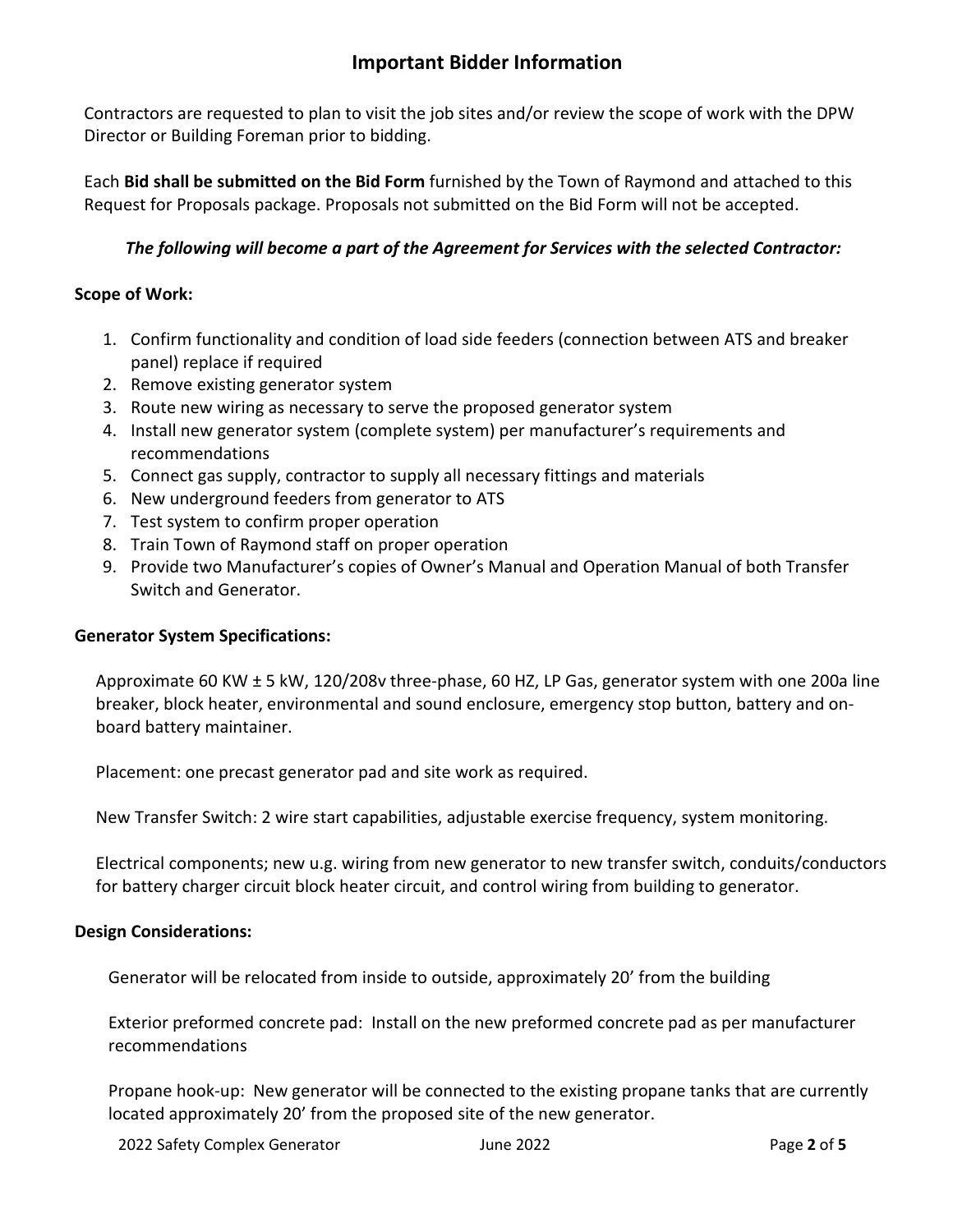#### **Labor and Equipment Needed:**

Provide qualified trained staff and all equipment, tools, parts, fasteners, splice kits, connection kits, attachment accessories, adhesives, and associated materials to affect a proper, successful and efficient installation of the proposed generator system. Equipment includes whatever mechanical lift equipment that the contractor may require to complete the work.

#### **Sequence of Work:**

1. This construction activity will be occurring in and around active police, ambulance, and fire operations. Full coordination and cooperation with these first responder entities is essential. Daily meetings at the start of work will be required.

- 2. Remove existing generator system; Properly terminate any circuits that will not be used
- 3. Confirm functionality of the existing wire and circuits for reuse for the proposed generator system
- 4. Installation of generator system
- 5. Clean-up at the end of each day

#### **Contractor Post Installation Obligations:**

Contractor to make two site visits during the early winter season, with designated Town representative, to inspect and verify proper operation of the system. Dates of inspections to be coordinated with winter conditions to verify proper operation and functionality of the system.

#### **Guarantee:**

All work to be guaranteed for one year from date of successful final test.

#### **Qualification of Bidder:**

The owner shall make such investigations as deemed necessary to determine the ability of the bidders to perform the work, and the bidders shall furnish to the owner all such information data for this purpose as the owner may request. No award will be made to any bidder who cannot meet all the following requirements:

- a. They shall not have defaulted on any contract within three years prior to the bid date.
- b. They shall maintain a permanent place of business.
- c. They shall have adequate properly trained personnel, equipment, and materials to perform the work expeditiously.
- d. They shall have suitable financial status to meet all obligations incident to all aspects of the work of this contract.
- e. They shall have appropriate technical experience in the class of work involved.
- f. They shall be registered with the Secretary of State of New Hampshire to do business in New Hampshire and be in good standing.
- g. They shall not have failed to perform satisfactorily on contracts of a similar nature.
- h. They shall not have failed to complete previous contracts on time.
- i. They shall have a minimum of five (5) years' experience as a business.
- j. They shall have completed a minimum of three (3) similar projects.

2022 Safety Complex Generator June 2022 Page **3** of **5**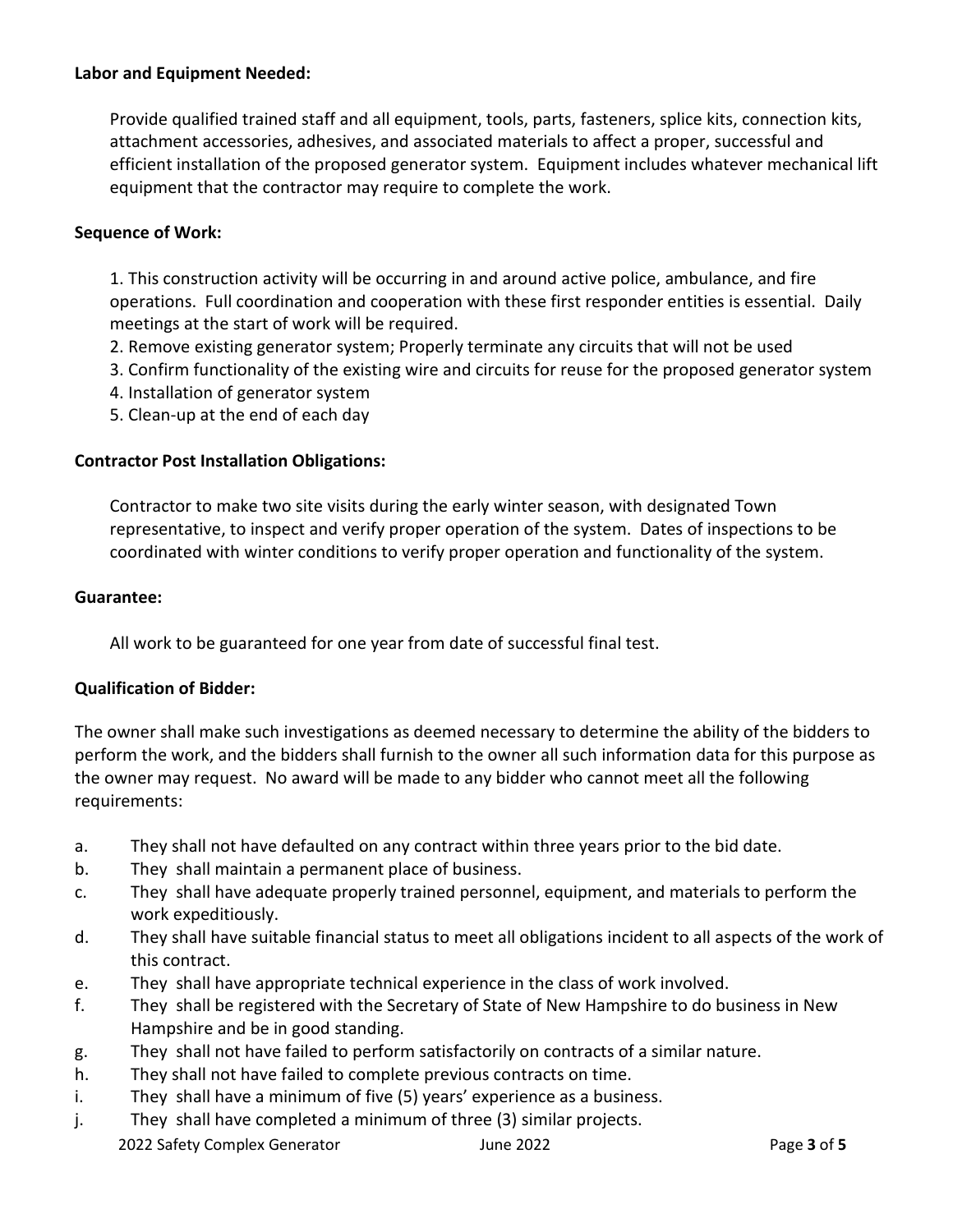The Town of Raymond reserves the right to reject any bid if the foregoing requirements are not satisfied or if any other evidence fails to satisfy the Town that such bidder is properly qualified to carry out the obligations of the contract and to complete the work contemplated therein.

#### **Invoicing for work performed:**

- 1. The method of invoicing will be established in the award letter.
- 2. The Contractor will not be compensated for:

Time consumed addressing equipment issues

Time demobilizing due to weather conditions

Time associated with re-working due to issues within the control of the Contractor such as faulty equipment, unskilled equipment operators or Contractor decisions to proceed with operations during questionable weather conditions

3. All work shall be invoiced to the Town of Raymond Attn: Stacey Grella, Dept. of Public Works

#### **Safety:**

All activities under this Contract shall be executed in accordance with all applicable Federal, State and Local safety regulations. All workers of the selected Contractor shall be properly trained in safe operation of tools and equipment assigned to them for their use and shall be provided with proper safety and protective gear.

#### **Insurance:**

The selected Contractor shall be required to maintain general liability and other insurance as is appropriate for the work being performed. Excess Liability, Automotive Liability, Protective Liability, and General Liability coverage shall be a minimum of \$2,000,000 each. The Town of Raymond shall be named as additional insured on the policy.

The contractor's insurance shall be primary in the event of a loss. The additional insured endorsement must include language specifically stating that the entity is to be covered for all activities performed by, or on behalf of, the contractor, including the Town of Raymond's general supervision of the contractor. Insurance certificates must be provided prior to commencement of the work.